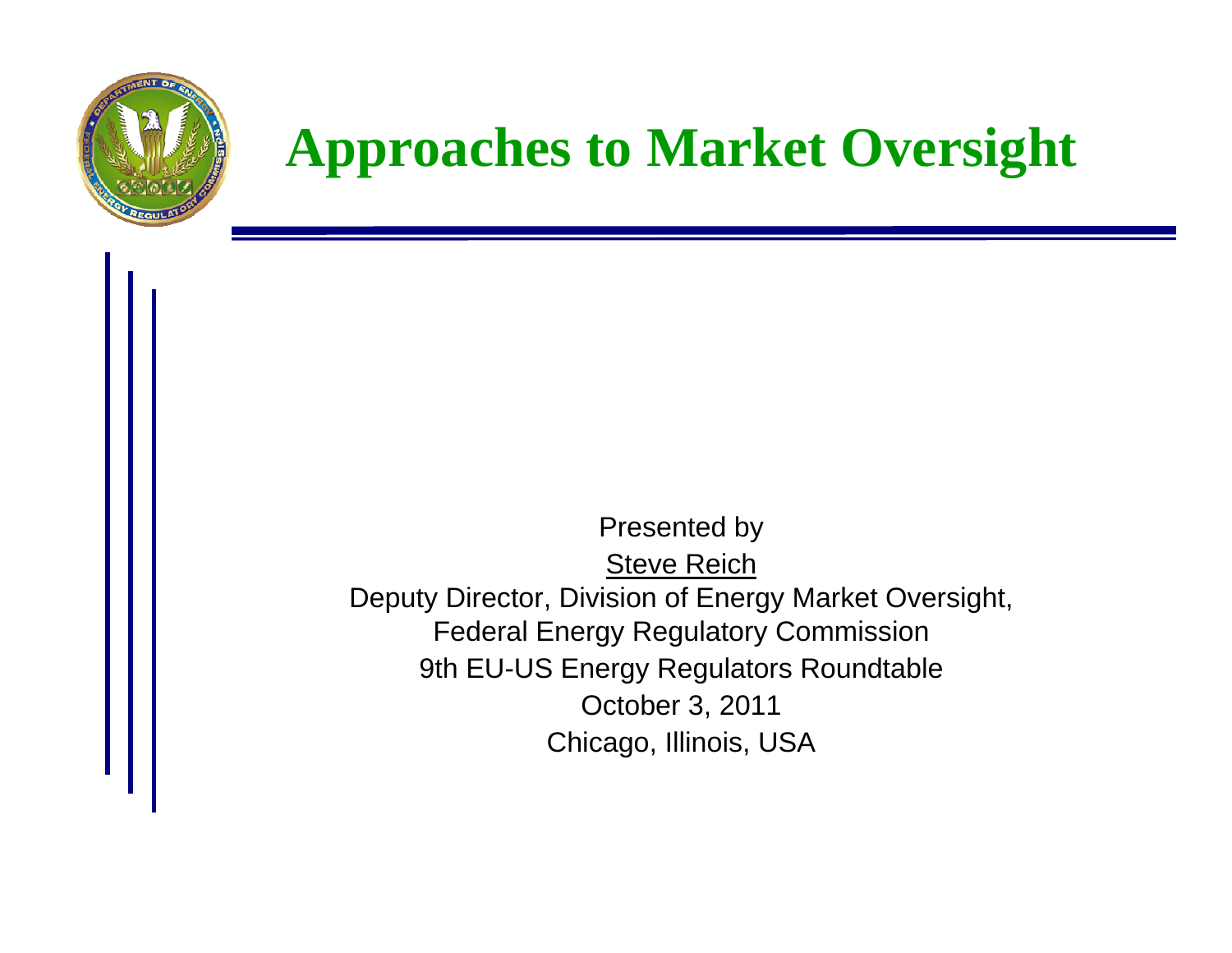# **Disclaimer (18 C.F.R. 388.104(a))**

• The Commission staff provides informal advice and assistance to the general public and to prospective applicants for licenses, certificates, and other Commission authorizations. Opinions expressed by the staff do not represent the official views of the Commission, but are designed to aid the public and facilitate the accomplishment of the Commission's functions.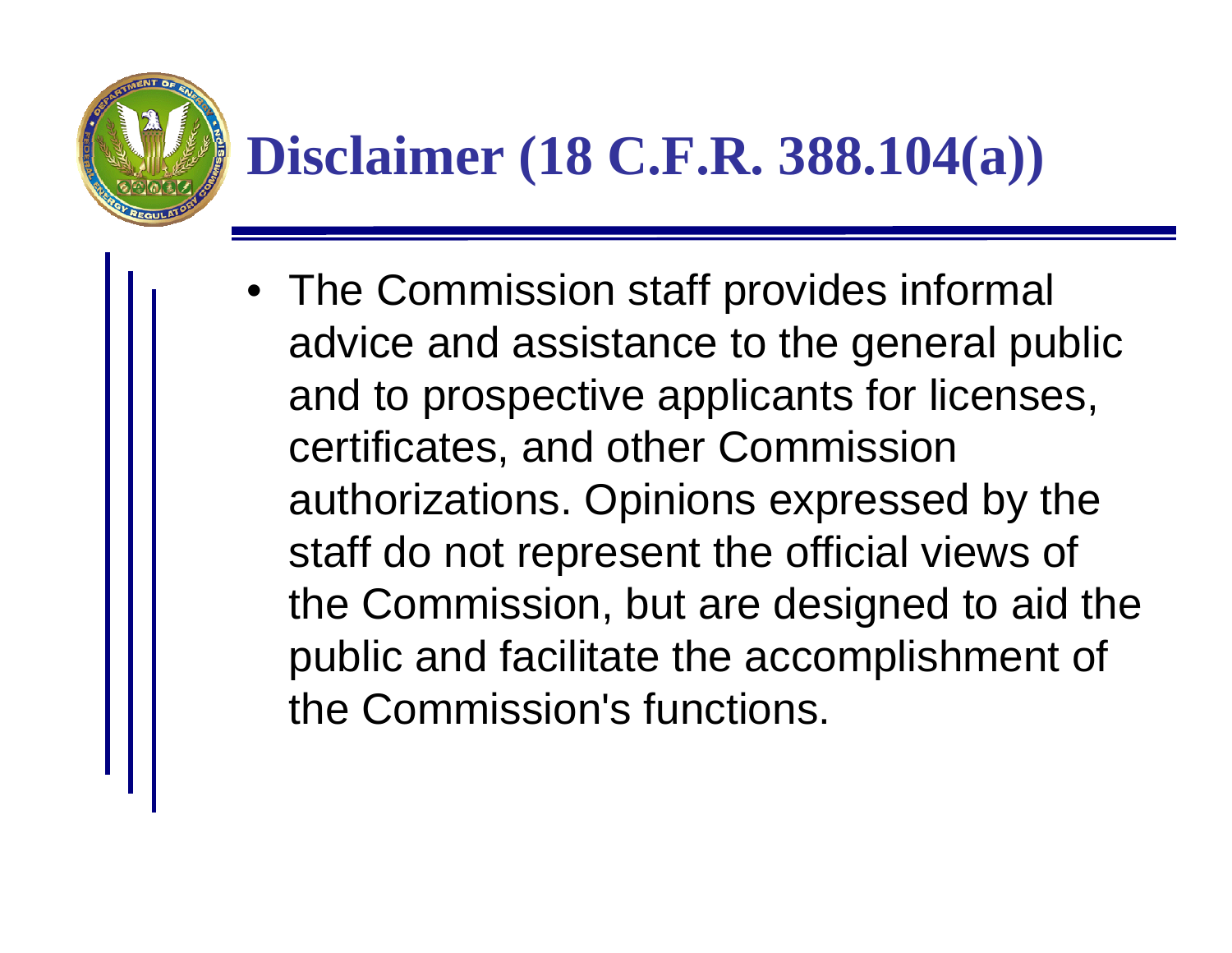| INT DE<br>FERC - Division of Energy Market Oversight - www.ferc.gov |                      |       |       |       |                         |   |                         |       |       |                   |       |                         |       |             |                         |                         |                                       |       |          |         |         |         |       |       |       |           |  |
|---------------------------------------------------------------------|----------------------|-------|-------|-------|-------------------------|---|-------------------------|-------|-------|-------------------|-------|-------------------------|-------|-------------|-------------------------|-------------------------|---------------------------------------|-------|----------|---------|---------|---------|-------|-------|-------|-----------|--|
| <b>MISO Daily Report</b>                                            |                      |       |       |       |                         |   |                         |       |       |                   |       |                         |       |             |                         |                         |                                       |       |          |         |         |         |       |       |       |           |  |
|                                                                     | Tuesday May 10, 2011 |       |       |       |                         |   |                         |       |       |                   |       |                         |       |             |                         | <b>Price</b>            |                                       |       | $\leq 0$ | $>=100$ | $>=200$ |         |       |       |       |           |  |
|                                                                     |                      |       |       |       |                         |   |                         |       |       |                   |       |                         |       |             |                         |                         | <b>Forecast Error % 0-4.9% 5-9.9%</b> |       |          |         |         | $>=10%$ |       |       |       |           |  |
| REGULATOR<br>Day-Ahead Prices and Cleared Load                      |                      |       |       |       |                         |   |                         |       |       |                   |       |                         |       |             |                         |                         |                                       |       |          |         |         |         |       |       |       |           |  |
|                                                                     |                      |       |       |       |                         |   |                         |       |       |                   |       |                         |       |             |                         |                         |                                       |       |          |         |         |         |       |       |       | Avg. Hr\$ |  |
| <b>Hour Ending:</b>                                                 |                      |       | 3     |       | ь                       | 6 |                         | 8     | 9     | 10                | -11   | 12                      | 13    | 14          | 15                      | 16                      | 17                                    | 18    | 19       | 20      | -21     | 22      | -23   | 24    | All   | On Pk     |  |
| <b>Cinergy Hub</b>                                                  | 20.20                | 18.90 | 18.32 |       | 18.74 21.63 29.00 34.11 |   |                         | 35.28 | 34.00 | 42.85             | 43.25 | 44.00                   |       |             |                         | 45.44 45.06 46.90 48.29 | 46.97                                 | 42.20 | 42.45    | 42.90   | 45.58   | 32.56   | 29.55 | 26.15 | 35.60 | 41.71     |  |
| <b>First Energy Hub</b>                                             | 21.49                | 19.24 | 18.57 |       |                         |   | 19.08 22.58 29.37 34.98 | 36.19 |       |                   |       | 34.83 43.58 43.95 44.89 | 46.27 |             |                         | 46.18 47.90 49.10       | 48.38                                 | 43.41 | 43.71    | 44.03   | 47.20   | 33.77   | 30.25 | 27.22 | 36.51 | 42.73     |  |
| <b>Illinois Hub</b>                                                 | 21.66                | 20.14 | 19.55 |       | 19.88 21.60 26.86       |   | 40.67                   | 40.85 | 38.96 | 49.78             | 48.76 | 47.49                   |       | 48.84 47.33 |                         | 49.35 50.54             | 51.64                                 | 40.37 | 40.57    | 41.06   | 43.99   | 31.41   | 31.19 | 26.94 | 37.48 | 43.88     |  |
| <b>Michigan Hub</b>                                                 | 21.92                | 18.67 | 18.21 | 18.59 |                         |   | 22.56 31.03 35.42       | 36.64 |       | 35.28 44.10 44.43 |       | 45.62                   |       | 47.04 46.18 |                         | 47.93 49.44             | 48.04                                 | 44.12 | 44.11    | 44.49   | 47.19   | 33.58   | 30.26 | 29.16 | 36.83 | 43.03     |  |
| <b>Minnesota Hub</b>                                                | 5.72                 | 4.98  | 4.43  | 5.29  | 6.02                    |   | 14.16 23.77             | 26.67 |       |                   |       | 27.98 30.97 31.28 31.20 |       |             | 30.84 30.70 31.14 32.21 |                         | 38.49                                 | 36.10 | 35.14    | 38.27   | 49.72   | 32.33   | 23.46 | 20.04 | 25.45 | 32.91     |  |
| <b>Wisconsin PS</b>                                                 | 14.27                | 13.23 | 12.66 | 12.96 |                         |   | 14.86 25.22 33.71       | 35.19 | 34.03 | 40.23             |       | 39.95 39.86             |       |             |                         | 40.13 39.54 40.34 41.39 | 41.23                                 | 40.19 | 40.75    | 42.54   | 47.88   | 33.95   | 29.36 | 24.82 | 32.43 | 39.16     |  |
| <b>Cleared Load (GW)</b>                                            | 46.4                 | 46.3  | 46.1  | 46.6  | 48.6                    |   | 55.6 62.3               | 65.6  | 67.2  | 68.5              | 69.7  | 70.5                    | 70.9  | 70.7        | 70.4                    | 70.3                    | 69.7                                  | 68.6  | 67.5     | 68.8    | 70.7    | 65.8    | 60.0  | 5.5   |       |           |  |





| <b>Preliminary Real-Time Prices with Forecasted and Actual System Load</b> |          |                  |          |          |                   |               |             |       |       |       |             |             |                   |             |       |             |             |             |           |               |       |                |       |             |       |       |
|----------------------------------------------------------------------------|----------|------------------|----------|----------|-------------------|---------------|-------------|-------|-------|-------|-------------|-------------|-------------------|-------------|-------|-------------|-------------|-------------|-----------|---------------|-------|----------------|-------|-------------|-------|-------|
|                                                                            |          |                  |          |          |                   |               |             |       |       |       |             |             |                   |             |       |             |             |             | Avg. Hr\$ |               |       |                |       |             |       |       |
| <b>Hour Ending:</b>                                                        |          |                  |          |          |                   |               |             |       |       | 10    | 11          | 12          | 13                | 14          | 15    | 16          | 17          | 18          | 19        | 20            | 21    | 22             | 23    | 24          | All   | On Pk |
| <b>Cinergy Hub</b>                                                         | 21.83    | 24.88            |          |          | 20.73 21.66 29.02 | 24.23 24.41   |             | 26.76 | 28.15 | 29.50 | 37.00       | 57.47       | 33.96             | 32.08 33.71 |       | 33.95       | 78.35       | 52.66 59.11 |           | 39.98         | 37.55 | $30.4^{\circ}$ | 26.26 | 25.14       | 34.53 | 39.81 |
| <b>First Energy Hub</b>                                                    | 18.34    | 30.89            | 16.97    | 20.19    | 38.16             |               | 21.78 23.69 | 27.61 | 28.94 |       | 30.95 39.80 | 58.70       | 34.63             | 32.88 34.22 |       | 34.39 79.29 |             | 53.18       | 59.69     | 40.52 38.01   |       | 30.78          | 26.70 | 26.16 35.27 |       | 40.64 |
| <b>Illinois Hub</b>                                                        | $-14.27$ | $-11.28$         | $-17.95$ | 1.92     | 7.59              | $-3.44$       | 10.51       | 26.48 | 27.91 | 29.48 | 37.49       | 57.12 33.96 |                   | 32.40       | 33.99 | 34.22       | 79.12       | 53.25       | 59.79     | 40.30         | 37.91 | 30.82          | 26.08 | 25.08 26.60 |       | 40.02 |
| <b>Michigan Hub</b>                                                        | 18.48    | 51.38            | 17.04    | 20.28    | 66.67             | 22.12         | 24.17       | 28.24 | 29.54 | 31.41 | 40.02       | 58.48 36.26 |                   | 33.80       | 34.40 | 33.52 77.65 |             | 53.06 59.91 |           | 40.64         | 37.95 | 31.05          | 27.10 | 26.60 37.49 |       | 40.81 |
| <b>Minnesota Hub</b>                                                       | 14.72    | 7.97             | 12.73    | 15.65    | 8.57              | 18.60         | 21.09       | 21.37 | 27.40 | 28.79 | 34.85       |             | 58.16 27.56 27.01 |             | 26.48 | 34.08 81.70 |             | 55.94       | 47.22     | 43.25         | 40.26 | 32.46          | 24.54 | 23.78 30.59 |       | 38.19 |
| <b>Wisconsin PS</b>                                                        | 17.41    | 13.40            | 15.63    | 18.77    | 20.79             | 21.69         | 23.71       | 28.06 | 29.43 | 31.47 | 41.01       | 61.14 25.50 |                   | 28.28       | 33.40 |             | 36.13 83.32 | 56.17       | 62.95     | 42.57         | 40.04 | 32.54          | 26.66 | 26.43       | 34.02 | 41.17 |
| Forecasted Load (GW)                                                       | 50.8     | 49.8             | 49.5     | 50.1     | 52.4              | 56.5          | 60.8        | 64.2  | 66.2  | 67.6  | 68.5        | 69.0        | 69.4              | 69.8        | 69.2  | 68.8        | 68.5        | 67.9        | 67.3      | 67.6          | 68.6  | 65.6           | 61.2  | 57.7        |       |       |
| <b>Forecast Error %</b>                                                    | $-1.7%$  | $-2.0%$          | $-2.6%$  | $-3.0\%$ | $-2.6%$           | $-1.0\%$ 0.4% |             | 0.7%  | 0.9%  | 1.1%  | 0.9%        | 1.0%        | 0.6%              | 0.4%        | 0.5%  | 0.7%        | 0.7%        | 0.8%        | 1.6%      | 1.3%          | 2.0%  | 2.2%           | 1.2%  | $-0.6%$     |       |       |
|                                                                            |          | Actual Load (GW) |          |          |                   | •Cinergy Hub  |             |       |       |       |             |             | First Energy Hub  |             |       |             |             |             |           | -Illinois Hub |       |                |       |             |       |       |



**For archival records go to http://www.ferc.gov/market-oversight/mkt-electric/miso/miso-iso-archives.asp**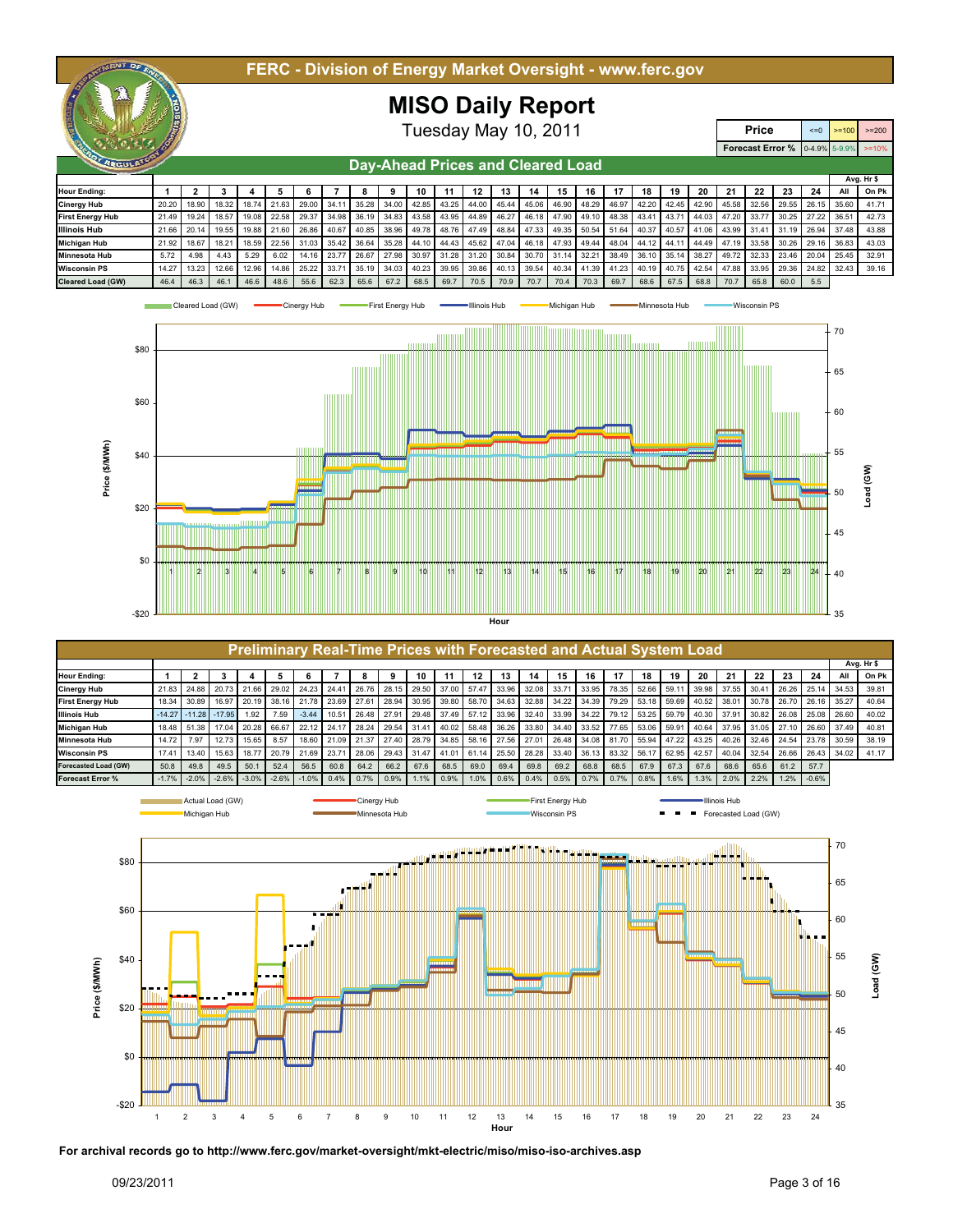#### Henry Hub Spot Gas ICE Deals: Prices (circles) and Volumes (stars)

Bid-posted (blue) and Offer-posted (green) for trading day 16FEB11, lines mark index base



Data Source: JOBBDOD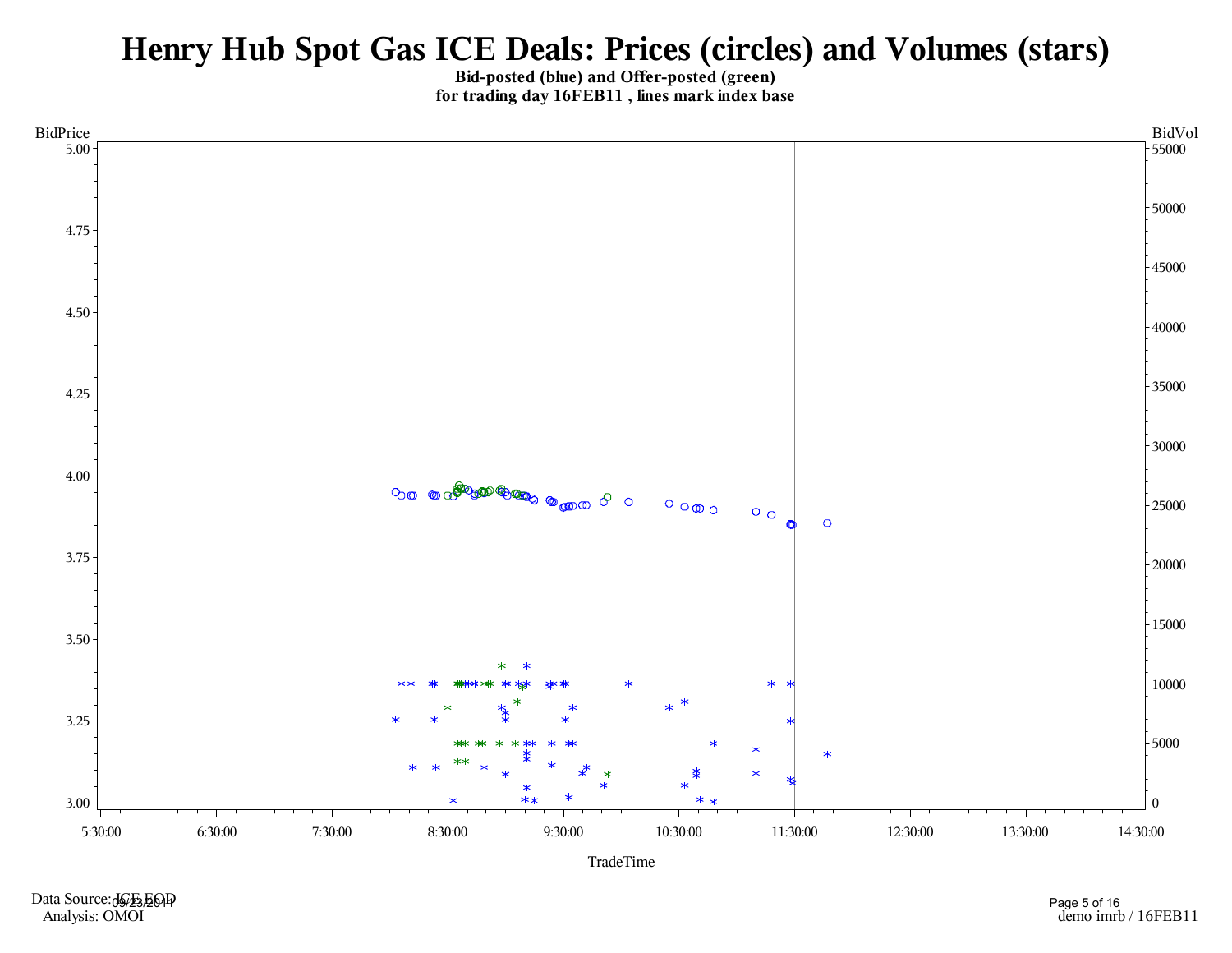**Federal Energy Regulatory Commission • Market Oversight • www.ferc.gov/oversight**

## **OE ENERGY MARKET SNAPSHOT**

#### **National Version – August 2011 Data**

- $\bullet$  **Southwest Outages and Curtailments Report**
- $\bullet$ **Weather**
- $\bullet$ **Electricity Markets**
- $\bullet$ **Natural Gas and Fuel Markets**

Office of EnforcementFederal Energy Regulatory Commission September 2011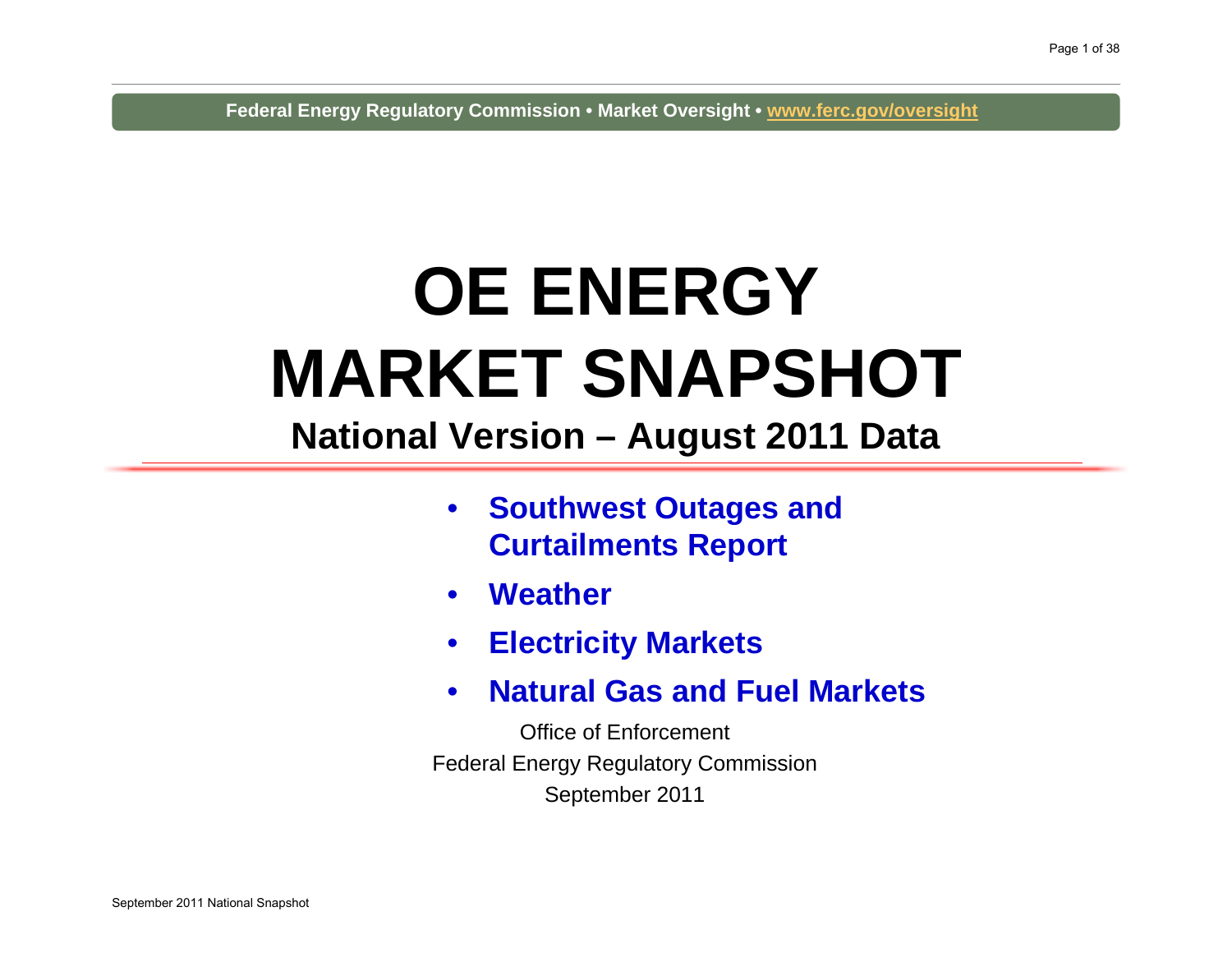

### **FERC's Market Manipulation Regulation: 18 C.F.R. §1c**

- • For wholesale electric and natural gas markets, it is unlawful for any entity, directly or indirectly, in connection with the purchase or sale of electric energy or natural gas or the purchase or sale of transmission or transportation services subject to the Commission's jurisdiction:
	- To defraud using any device, scheme or artifice (i.e. intentional or reckless conduct);
	- To make any untrue statement of material fact or omit a material fact; or
	- To engage in any act, practice or course of business that operates or would operate as a fraud or deceit.
- • To be market manipulation, an action would also have to be done with the requisite *scienter* (intention or recklessness)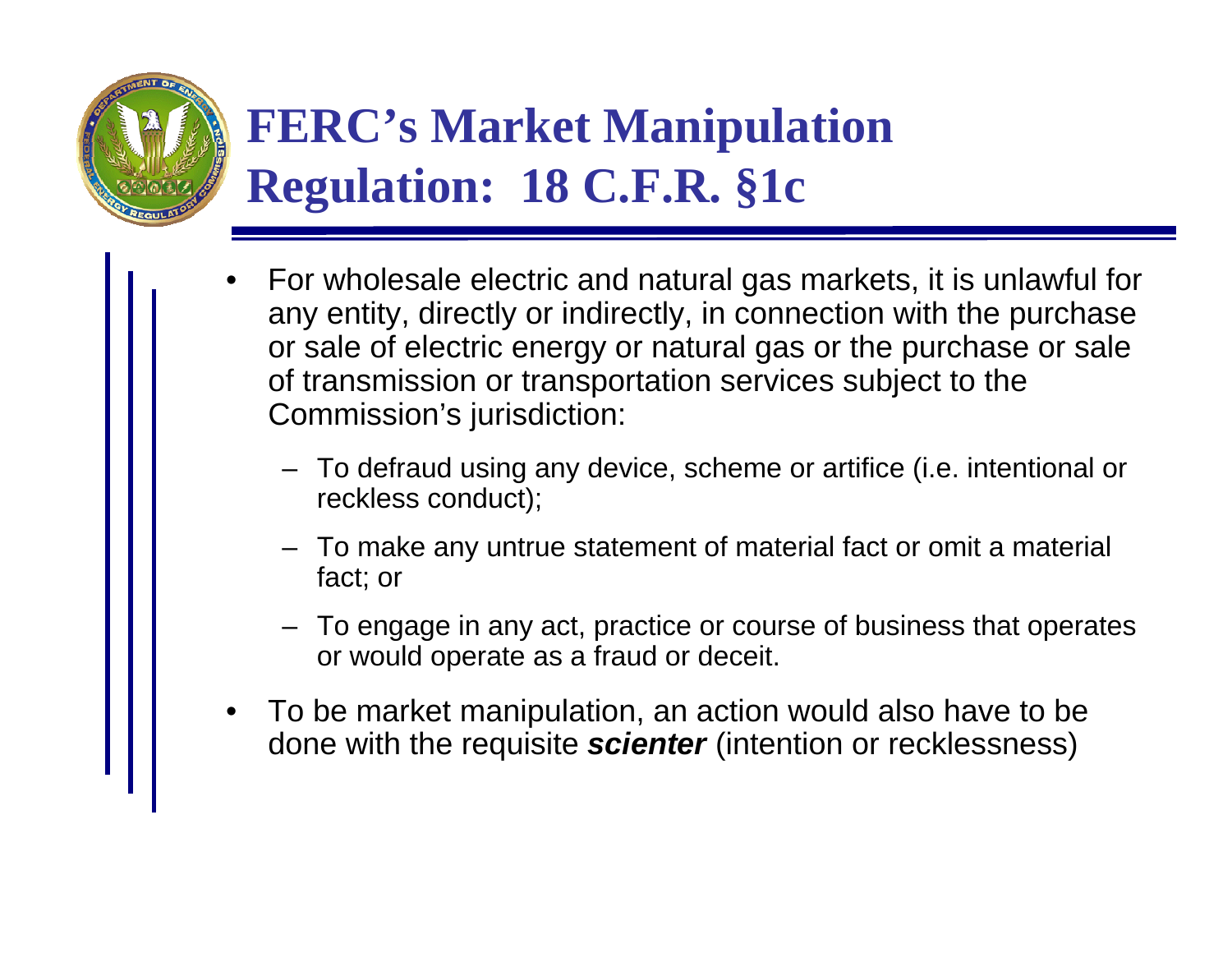

#### **Physical Index Prices Rely on Relatively Few Fixed Price Deals**

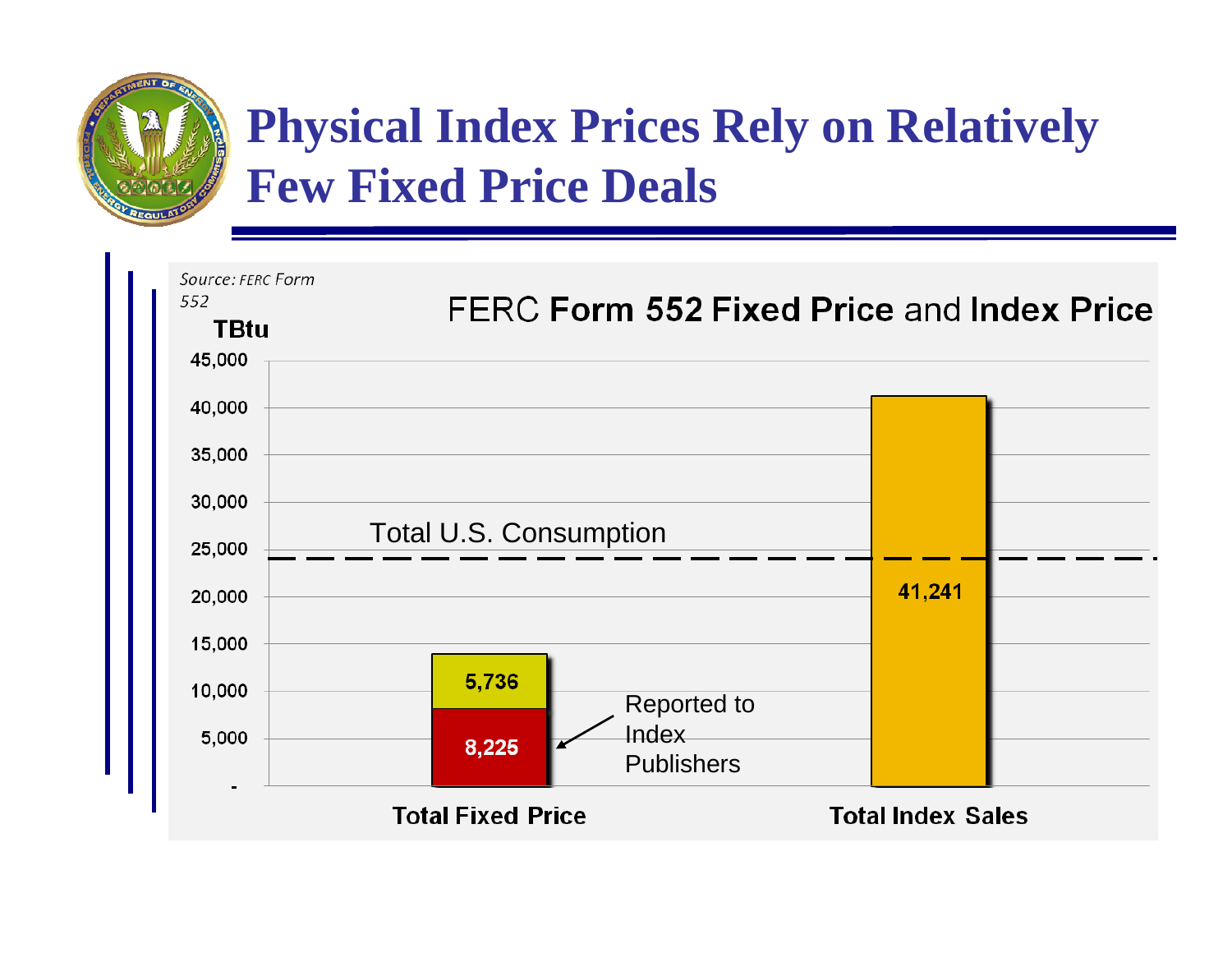

#### **Financial Products also Derive Their Value from Relatively Few Sources**

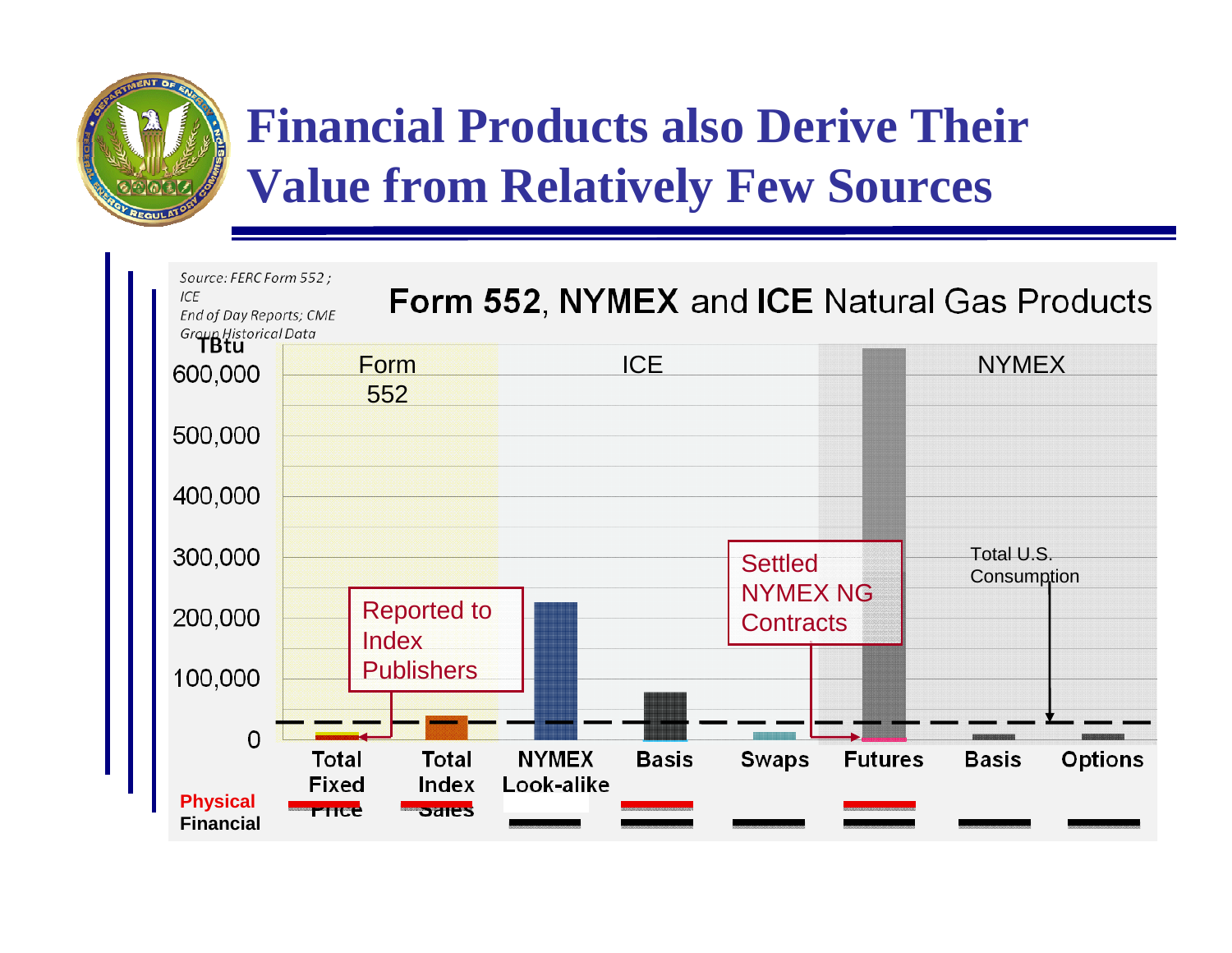

## **The Market Is Complex**

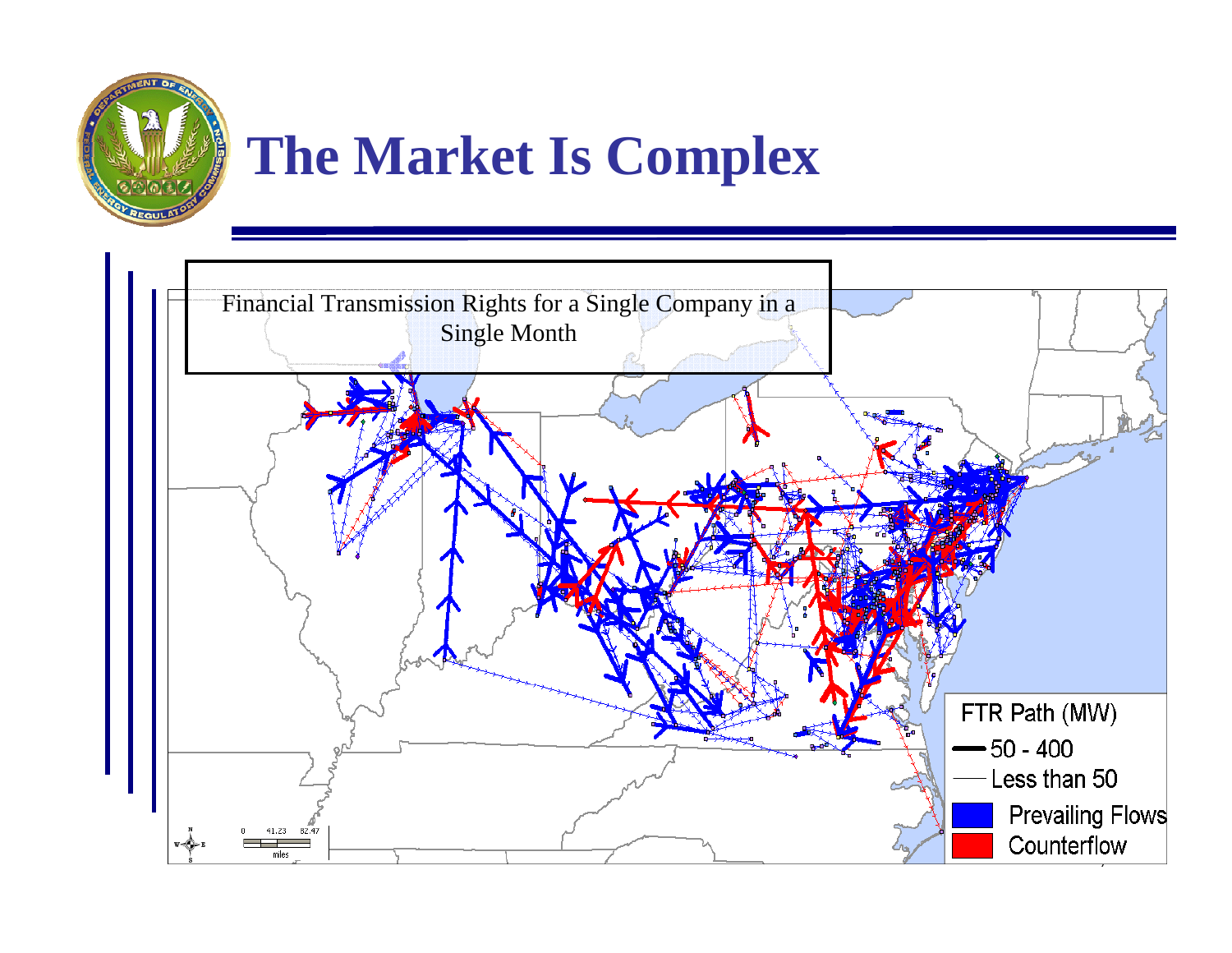

### **Areas of Interest**

- •Trading in the underlying of a derivative
- Sustained, seemingly irrational losses
- •Ignoring the feedback of a competitive market
- Classic Leverage
	- Financial to Physical
- • Leverage 2.0
	- Fixed price setting an index
- Failure to consider the actual economics of transactions
- Acting out the perverse incentive to buy as high as possible and sell as low as possible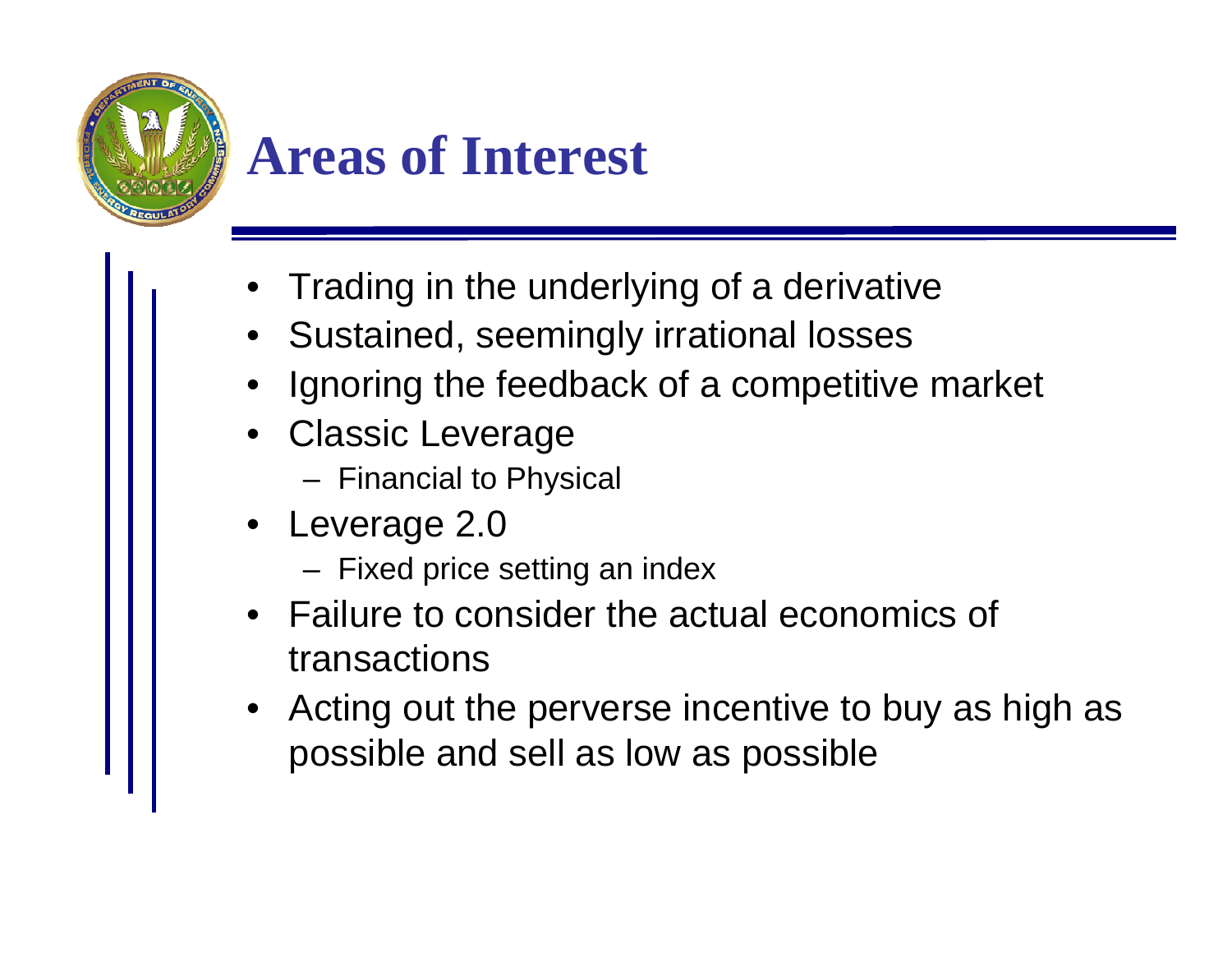#### **Nymex Trading on Contract Termination**

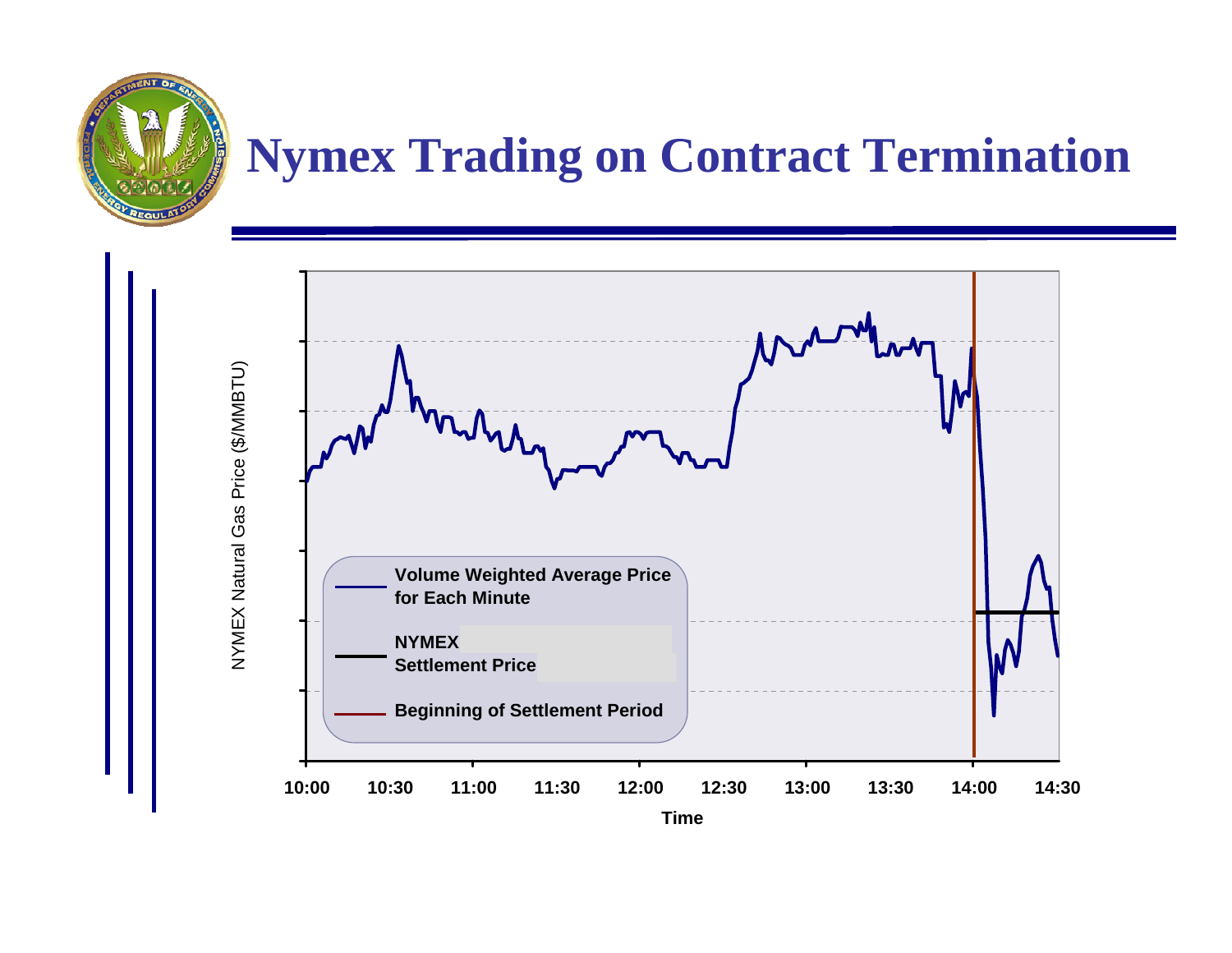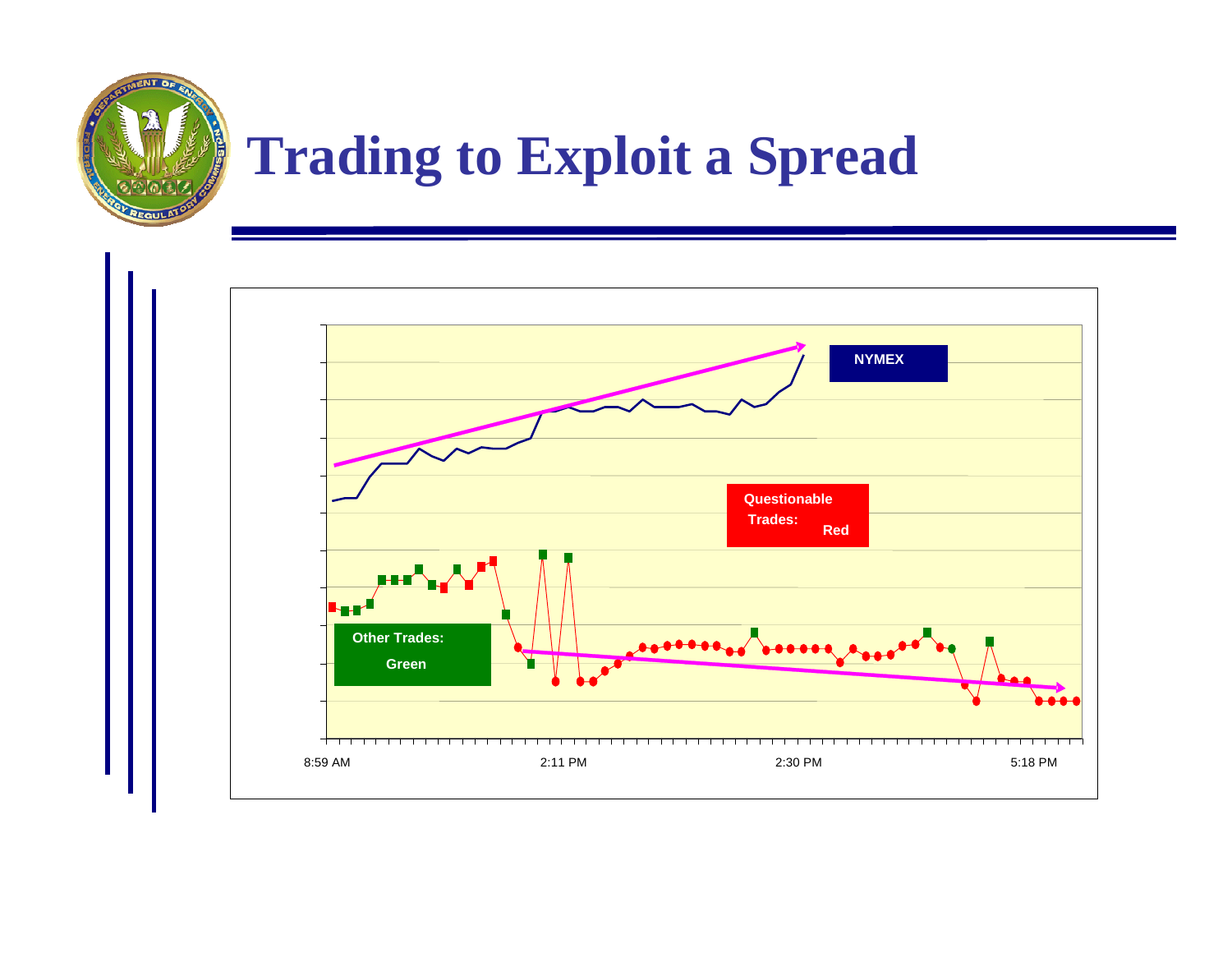#### **FERC - Division of Energy Market Oversight - www.ferc.gov/oversight**

**ABNT OF A** 









Load (MW) **Load (MW)**